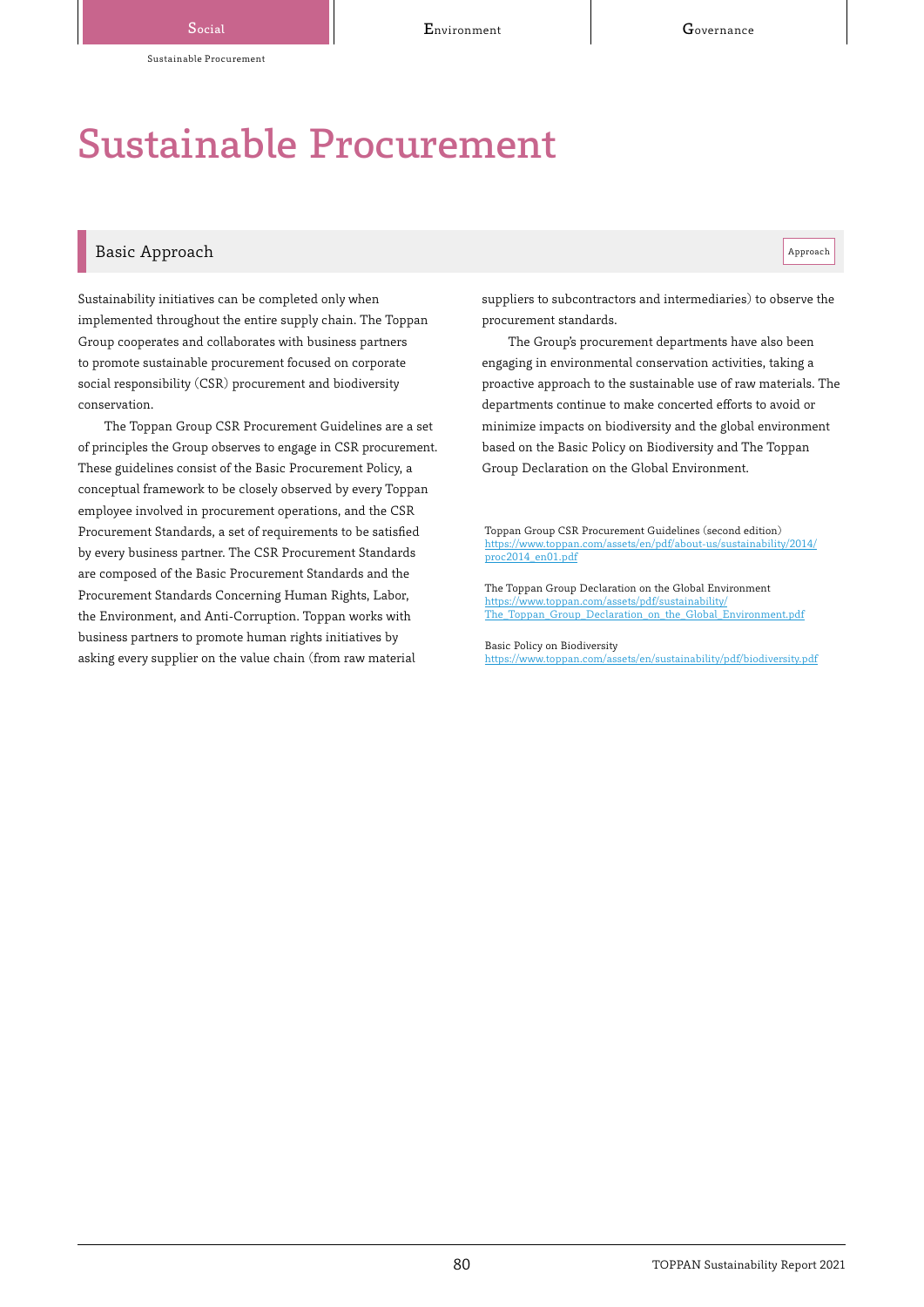Promotion Framework

Promotion Policy

As sustainability policies, the Toppan Group issued the CSR Procurement Guidelines in 2007, The Toppan Group Declaration on the Global Environment in 2009, and the Basic Policy on Biodiversity in 2010. Personnel at

the Purchasing Center in the head office Manufacturing Management Division and other procurement departments across the Group continue to oversee sustainable procurement in close cooperation with business partners.

## Group Policies and Management Metrics on Sustainable Procurement

| Group<br>Policy                          | Policy (detail)                                                                        | <b>Risk</b><br>Evaluation | Risks Identified by the Evaluation                                                                                                                                                          | KPI Benchmark or<br>Management Metric or Standard                                                                                                                                                       | <b>Business Partners</b><br>Covered               |
|------------------------------------------|----------------------------------------------------------------------------------------|---------------------------|---------------------------------------------------------------------------------------------------------------------------------------------------------------------------------------------|---------------------------------------------------------------------------------------------------------------------------------------------------------------------------------------------------------|---------------------------------------------------|
| CSR Procurement Guidelines               | Basic<br>Procurement<br>Policy                                                         | In-house risk assessment  | · Compliance violations (abuse of bargaining<br>position, misappropriation); acts contrary to<br>accepted social ethics                                                                     | KPI benchmark: Monitoring on<br>compliance in procurement departments<br>and the assessment of monitoring results                                                                                       | Key business<br>partners*                         |
|                                          |                                                                                        |                           | . Extent to which the CSR Procurement<br>Standards are applied throughout the supply<br>chain                                                                                               | KPI benchmark: Percentage of basic sale<br>and purchase agreements (stipulating<br>the observance of the Toppan Group<br>CSR Procurement Guidelines)<br>concluded                                       | Key business<br>partners*                         |
|                                          | <b>CSR</b><br>Procurement<br>Standards                                                 |                           |                                                                                                                                                                                             | Management metric: Evaluation of paper<br>and material suppliers (ISO 9001)                                                                                                                             | All business partners                             |
|                                          |                                                                                        |                           | · Supply disruption of materials, components,<br>or equipment caused by earthquakes, storms,<br>floods, the spread of new strains of influenza,<br>or other natural disasters               | Management metric: Enhancement of<br>business continuity competencies (the<br>effectiveness of the business continuity<br>planning [BCP]) of business partners in<br>the event of a wide-scale disaster | Key business<br>partners*                         |
| Declaration on the<br>Global Environment | Effective use<br>of resources<br>and reduced<br>environmental<br>burden of any<br>type |                           | · Admixture of hazardous substances into raw<br>materials                                                                                                                                   | Management standards: Toppan Group<br>Standards for the Management of<br>Chemical Components of Raw Materials                                                                                           | All business partners                             |
| Basic Policy on<br>Biodiversity          | Proactive<br>approach to<br>the<br>sustainable<br>use of raw                           |                           | · Risks in relation to the sustainable use of<br>paper, a material with potentially significant<br>impact on biodiversity<br>· Negative impact on biodiversity caused by<br>illegal logging | KPI benchmark: Verification of the<br>legality of lumber to promote the<br>sustainable use of forest resources as a<br>paper material                                                                   | All paper<br>manufacturers in the<br>supply chain |
|                                          | materials to<br>avoid or<br>minimize<br>impacts on<br>biodiversity                     |                           | · Supply stoppage of lumber caused by the<br>depletion of forest resources<br>· Supply stoppage of printing paper and<br>suspensions of printing operations                                 | Management standards: Paper<br>Procurement Guidelines for the<br>Sustainable Use of Forest Resources                                                                                                    | All paper<br>manufacturers in the<br>supply chain |

\*Business partners that have been trading goods and services with the Group in amounts of more than 10 million yen per year, and suppliers of materials essential for the Group's business continuity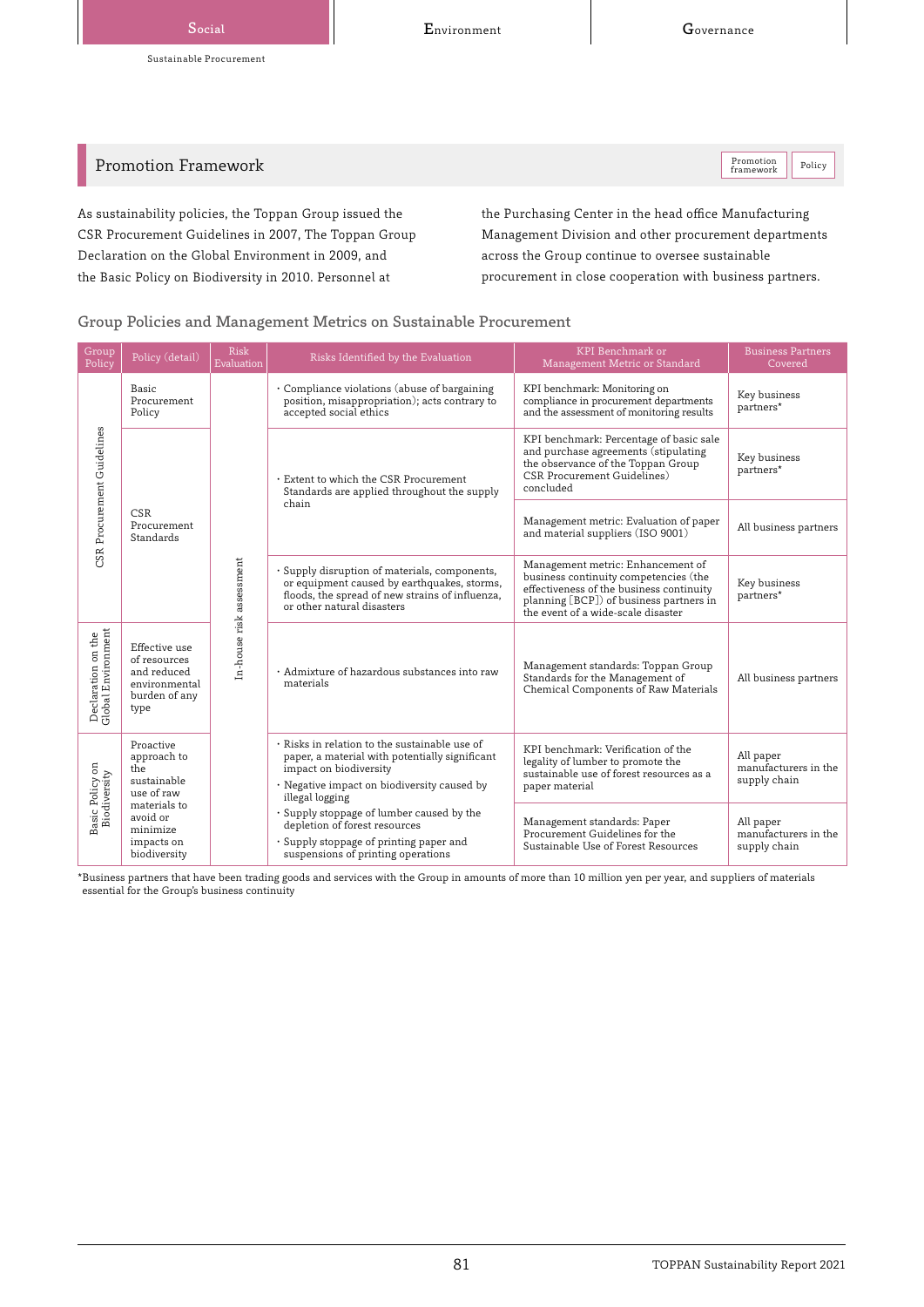Social **Covernance Covernance Environment** Covernance

## ■ Applying CSR Procurement Standards throughout the Supply Chain

Procurement departments in the Toppan Group continue to implement the following measures to tighten the application of the CSR Procurement Standards by entities throughout the entire supply chain:

- ・Check the efforts of business partners to safeguard business continuity in the event of a wide-scale disaster;
- ・Brief business partners on the Toppan Group CSR Procurement Guidelines;
- ・ Conclude sale and purchase agreements (stipulating the observance of the Toppan Group CSR Procurement Guidelines) with business partners; and
- ・ Check the efforts of business partners to act ethically with regard to human rights, labor, the environment, and anticorruption.

The Toppan Group has also formulated its Standards for the Management of Chemical Components of Raw Materials, a set of standards to control chemical components throughout the entire supply chain.

Toppan Group Standards for the Management of Chemical Components of Raw Materials (ver. 4.7) [https://www.toppan.com/assets/en/pdf/about-us/our-corporate-approach/](https://www.toppan.com/assets/en/pdf/about-us/our-corporate-approach/chemical-components-of-raw-materials-v4.7en.pdf) chemical-components-of-raw-materials-v4.7en.pdf

## ■ Promoting the Conservation of Biodiversity

The Toppan Group promotes sustainable procurement based on the Basic Policy on Biodiversity. In procuring raw materials, the Group has formulated a set of paper procurement guidelines to advance the sustainable use of paper, a resource representing 70% of the Group's material input.

As for the sustainable use of forest resources, the Group has cooperated with paper manufacturers in the supply chain to ensure that the lumber they use for paper production is legally obtained.

## ■ Advocating the Basic Procurement Policy (to ensure compliance in procurement departments)

CSR procurement should be built upon trust between businesses.

Toppan has set up a Supplier Hotline on the corporate website as a portal for receiving reports from business partners involved in the Group's procurement operations. The hotline is open for use by all suppliers of the Group.

Toppan also monitors whether the Group's procurement departments operate properly in accordance with the Basic Procurement Policy in their transactions with the suppliers.

Supplier Hotline

[https://www.toppan.com/en/about-us/our-corporate-approach/](https://www.toppan.com/en/about-us/our-corporate-approach/supplier-hotline.html) supplier-hotline.html

Toppan Group Paper Procurement Guidelines for the Sustainable Use of Forest Resources (second edition) (in Japanese) [https://www.toppan.co.jp/assets/pdf/about-us/sustainability/2014/](https://www.toppan.co.jp/assets/pdf/about-us/sustainability/2014/proc2014_06.pdf) proc2014\_06.pdf